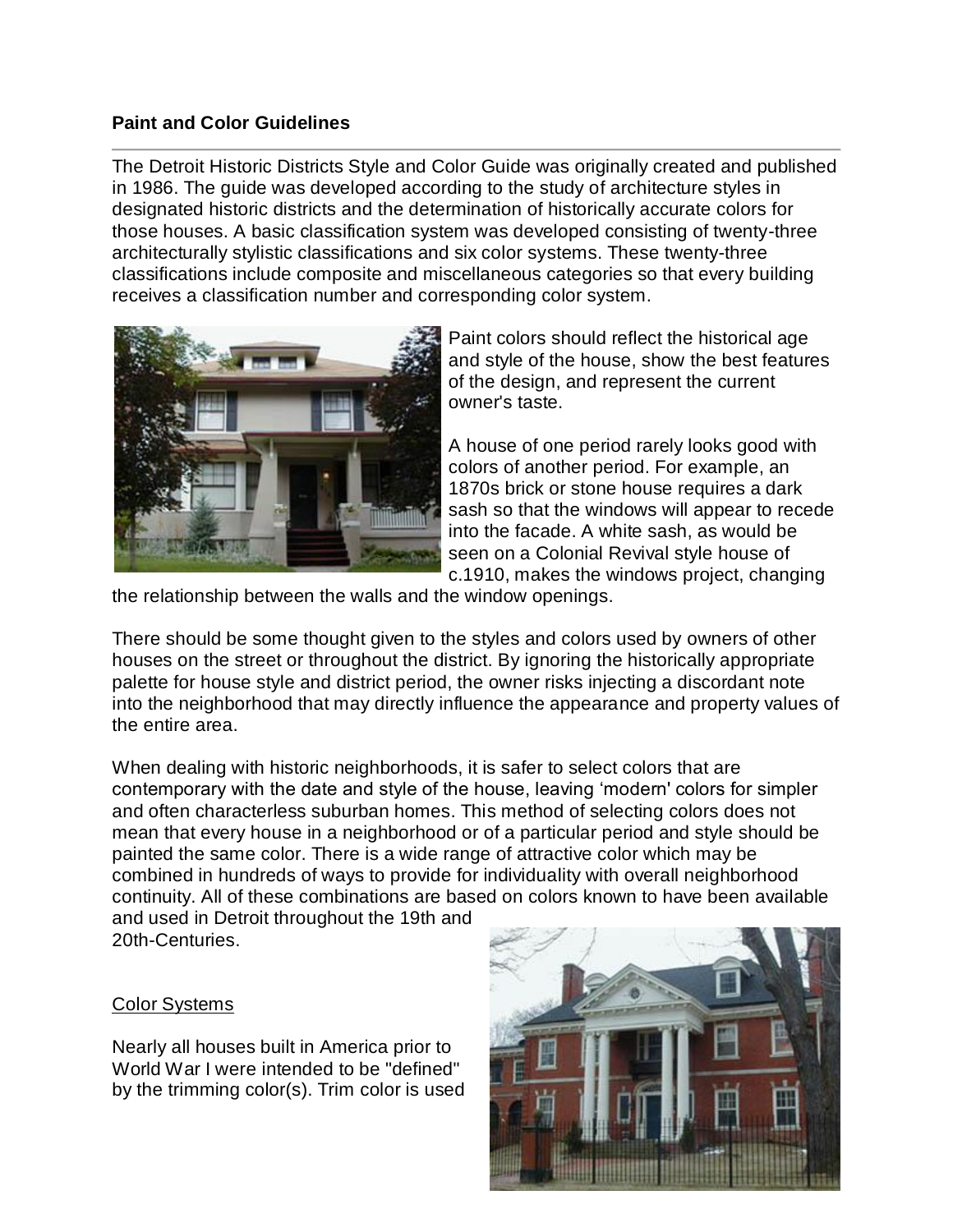to define wood elements such as corner boards, cornices, and outlining belt courses along the siding. All of these elements are usually painted the major trim color to provide contrast or definitions to the body color. In the same fashion, the vertical and horizontal elements of the porches are painted to provide an outline of color in contrast to the body siding.

- **Unpainted brick, stone, or stucco buildings:** The trim will be one color to provide contrast to the masonry while harmonizing well with the color of the brick, stone, or stucco.
- **Frame or masonry buildings:** The gutters and downspouts should be the same color as the trim to which they are attached.

After the structure has been fully defined in the trim color, additional colors may be introduced if appropriate to the system being followed. A good guideline to follow is: the simpler the design of the structure, the fewer colors used.

- When the **brackets** are fabricated from three or more boards there is a recessed scroll on the sides. In those cases the recesses are usually picked out in the body color against the trim color (on a frame house) or in a slightly lighter shade of the same color (in the case of a masonry structure) to provide some contrast.
- **Sash and shutters,** however, may carry different colors from the main trim color. As a general rule, these two elements will be the darkest parts of the house. Especially for the houses erected between 1840 and 1900, the sash should be darker than the trim, usually a deep reddish or chocolate brown, dark green, olive, or even black.
- If **wooden storm windows** are available, they should be painted the sash color. **Shutters** too, should usually be darker. Occasionally, they are painted in the trim color with recessed panels picked out in a slightly lighter shade of the same color. The use of multi-color schemes appears to be rare.
- In general, **roofs** of Victorian homes were of natural materials such as stained wooden shingles, slate, or tile and occasionally metal, such as copper. The post Victorian era through the 1930s generally followed these traditional colors and even the later introduction of asphalt colors tended to imitate darker natural colors.
- **Doors,** likewise, should be stained or varnished to highlight natural wood; painted to simulate rich wood; painted the same color as the trim; or painted the same color as the sash. Generally the doors should be of one color with little or no picking out.
- Although **wood shingles** were stained in the past, most surviving shingles have long since been painted. The colors given in the Color Systems provide an accurate color scheme for additional repainting.